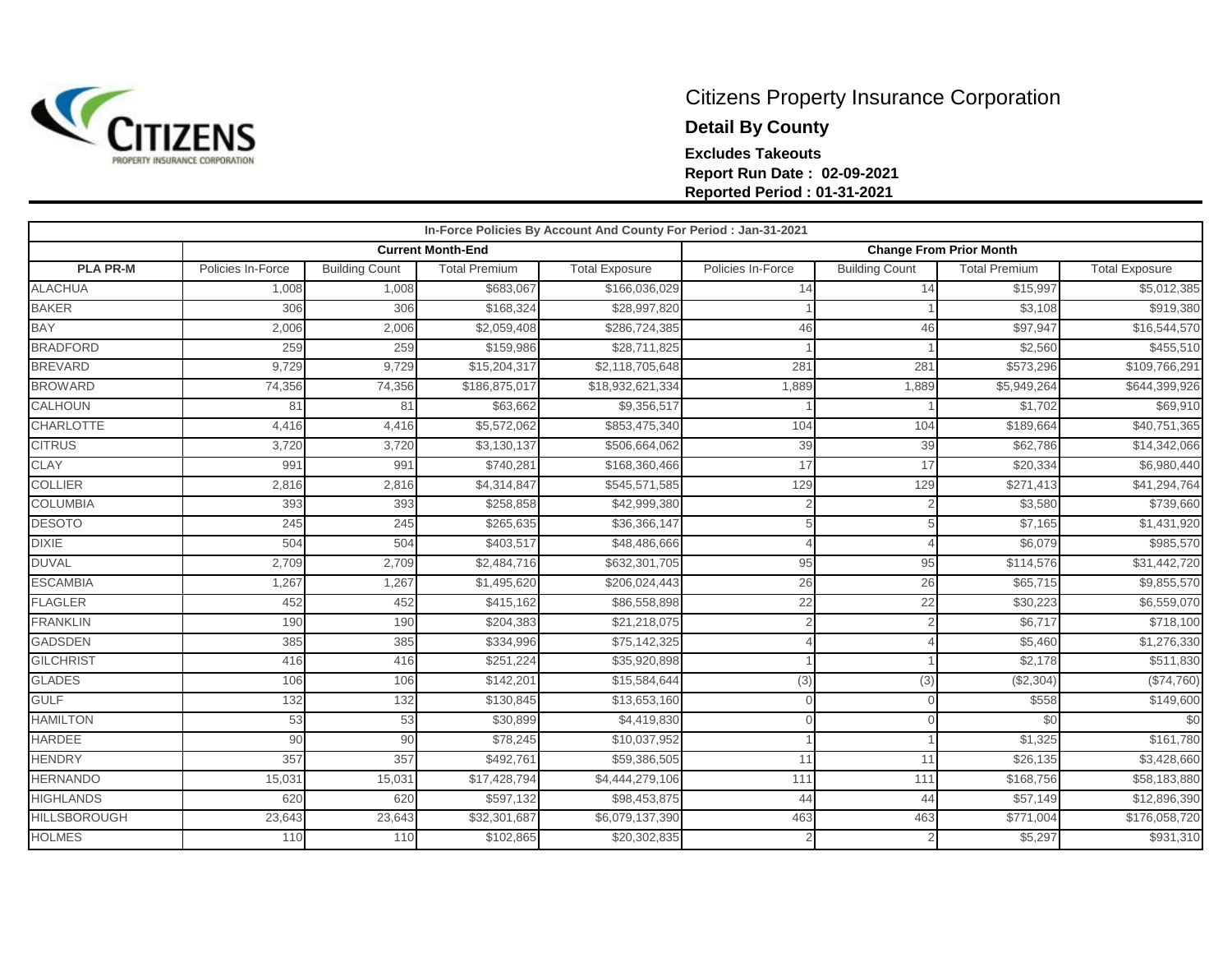| Total               | 417,175 | 417,175 | \$824,259,813 | \$99,391,157,804 | 9,850          | 9,850    | \$24,948,050 | \$3,506,041,846         |
|---------------------|---------|---------|---------------|------------------|----------------|----------|--------------|-------------------------|
| <b>WASHINGTON</b>   | 216     | 216     | \$201,630     | \$28,203,206     | $\mathcal{R}$  |          | \$4,932      | \$880,860               |
| <b>WALTON</b>       | 507     | 507     | \$456,011     | \$54,064,614     | 6              |          | \$25,176     | \$2,944,860             |
| WAKULLA             | 349     | 349     | \$270,712     | \$36,917,064     | 3              |          | \$10,624     | \$1,653,850             |
| <b>VOLUSIA</b>      | 3,608   | 3,608   | \$3,467,740   | \$666,312,657    | 78             | 78       | \$113,124    | \$29,686,570            |
| <b>UNION</b>        | 78      | 78      | \$51,117      | \$8,634,623      | $\overline{2}$ |          | \$1,390      | \$214,320               |
| <b>TAYLOR</b>       | 649     | 649     | \$611,975     | \$79,323,715     | 14             | 14       | \$15,715     | \$3,399,140             |
| <b>SUWANNEE</b>     | 327     | 327     | \$210,335     | \$28,228,975     | $\Omega$       |          | \$923        | \$84,270                |
| <b>SUMTER</b>       | 434     | 434     | \$314,222     | \$52,090,937     | 8              | 8        | \$11,218     | \$2,885,020             |
| <b>ST LUCIE</b>     | 3,940   | 3,940   | \$6,291,610   | \$826,231,341    | 228            | 228      | \$466,201    | \$77,844,360            |
| <b>ST JOHNS</b>     | 1,460   | 1,460   | \$1,375,055   | \$282,161,659    | 27             | 27       | \$29,421     | \$10,232,809            |
| <b>SEMINOLE</b>     | 1,620   | 1,620   | \$2,067,67    | \$518,645,888    | 79             | 79       | \$112,969    | \$30,091,033            |
| <b>SARASOTA</b>     | 5,047   | 5,047   | \$5,337,34    | \$918,602,867    | 50             | 50       | \$122,130    | \$28,014,597            |
| <b>SANTA ROSA</b>   | 1,284   | 1,284   | \$1,383,588   | \$164,125,622    | 30             | 30       | \$76,543     | \$12,950,530            |
| <b>PUTNAM</b>       | 693     | 693     | \$450,490     | \$65,213,485     | (1)            | (1)      | \$2,183      | \$910,000               |
| <b>POLK</b>         | 2,469   | 2,469   | \$2,647,178   | \$452,435,414    | 77             | 77       | \$116,714    | \$24,739,580            |
| <b>PINELLAS</b>     | 60,872  | 60,872  | \$84,599,365  | \$15,031,602,044 | 944            | 944      | \$1,924,058  | \$402,660,720           |
| PASCO               | 16,510  | 16,510  | \$17,846,249  | \$3,779,956,896  | 246            | 246      | \$347,314    | \$92,495,026            |
| <b>PALM BEACH</b>   | 31,413  | 31,413  | \$66,192,793  | \$8,060,897,622  | 1,228          | 1,228    | \$3,438,475  | \$445,034,441           |
| <b>OSCEOLA</b>      | 1,997   | 1,997   | \$2,476,323   | \$577,437,212    | 249            | 249      | \$333,513    | \$85,946,160            |
| ORANGE              | 4,870   | 4,870   | \$6,253,932   | \$1,408,458,224  | 424            | 424      | \$605,772    | \$148,163,821           |
| OKEECHOBEE          | 264     | 264     | \$334,244     | \$39,174,103     | 9              |          | \$14,473     | \$2,818,480             |
| <b>OKALOOSA</b>     | 1,115   | 1,115   | \$1,501,444   | \$227,231,120    | 61             | 61       | \$149,943    | \$22,700,920            |
| NASSAU              | 704     | 704     | \$536,300     | \$92,391,460     | 9              |          | \$13,247     | \$2,690,730             |
| <b>MONROE</b>       | 238     | 238     | \$139,019     | \$42,641,357     |                |          | \$6,871      | $\overline{$1,386,320}$ |
| MIAMI-DADE          | 104,170 | 104,170 | \$314,007,929 | \$26,313,403,116 | 2,206          | 2,206    | \$7,395,817  | \$679,826,883           |
| <b>MARTIN</b>       | 1,898   | 1,898   | \$4,016,239   | \$413,912,147    | 86             | 86       | \$319,476    | \$42,552,250            |
| <b>MARION</b>       | 1,977   | 1,977   | \$1,333,953   | \$254,460,877    | 29             | 29       | \$40,369     | \$11,151,260            |
| MANATEE             | 6,292   | 6,292   | \$6,903,08    | \$1,086,328,925  | 60             | 60       | \$154,551    | \$34,141,377            |
| <b>MADISON</b>      | 129     | 129     | \$76,200      | \$12,187,899     | $\overline{0}$ | $\Omega$ | \$122        | \$20,460                |
| <b>LIBERTY</b>      | 86      | 86      | \$47,752      | \$7,281,680      | (1)            | (1)      | (\$252)      | (\$16,250)              |
| LEVY                | 1,072   | 1,072   | \$775,256     | \$102,038,125    | 11             | 11       | \$6,274      | \$792,220               |
| <b>LEON</b>         | 921     | 921     | \$638,748     | \$179,491,028    | 21             | 21       | \$24,878     | \$8,597,020             |
| LEE                 | 8,474   | 8,474   | \$9,602,412   | \$1,216,059,536  | 224            | 224      | \$406,284    | \$72,663,692            |
| <b>LAKE</b>         | 2,423   | 2,423   | \$1,997,939   | \$352,371,157    | 46             | 46       | \$51,834     | \$18,327,600            |
| LAFAYETTE           | 75      | 75      | \$41,444      | \$5,719,396      | (1)            | (1)      | (\$1,670)    | (\$156,580)             |
| <b>JEFFERSON</b>    | 189     | 189     | \$116,078     | \$19,649,640     |                |          | \$1,148      | \$176,130               |
| <b>JACKSON</b>      | 346     | 346     | \$346,95      | \$65,422,610     |                |          | \$5,722      | \$803,460               |
| <b>INDIAN RIVER</b> | 2,068   | 2,068   | \$2,948,839   | \$346,350,718    | 77             | 77       | \$142,884    | \$20,940,950            |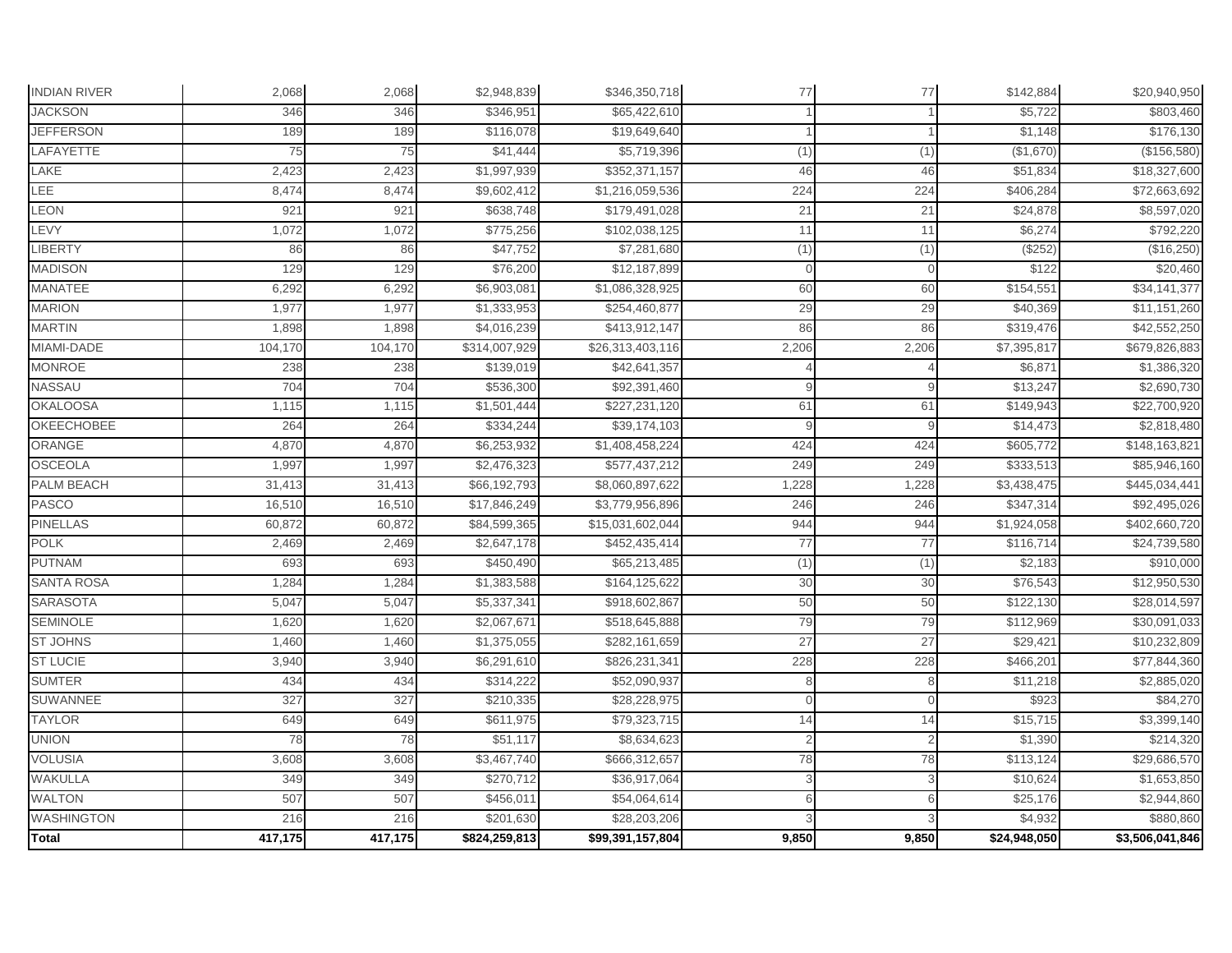| <b>COASTAL PR-W</b> | Policies In-Force | <b>Building Count</b> | <b>Total Premium</b> | <b>Total Exposure</b> | Policies In-Force | <b>Building Count</b> | <b>Total Premium</b> | <b>Total Exposure</b> |
|---------------------|-------------------|-----------------------|----------------------|-----------------------|-------------------|-----------------------|----------------------|-----------------------|
| <b>BAY</b>          | 535               | 535                   | \$862,196            | \$146,327,790         |                   | $\overline{2}$        | \$11,756             | \$1,481,190           |
| <b>BREVARD</b>      | 324               | 324                   | \$557,961            | \$119,371,430         | (1)               | (1)                   | (\$2,305)            | (\$293,140)           |
| <b>BROWARD</b>      | 10,118            | 10,118                | \$24,563,297         | \$3,756,437,384       | 107               | 107                   | \$396,122            | \$61,040,055          |
| CHARLOTTE           | 275               | 275                   | \$630,934            | \$121,434,940         |                   | $\overline{2}$        | \$5,477              | \$1,290,630           |
| <b>COLLIER</b>      | 863               | 863                   | \$1,756,289          | \$348,449,537         | $\cap$            | $\Omega$              | \$21,64'             | \$2,611,400           |
| <b>DUVAL</b>        | 184               | 184                   | \$199,256            | \$84,357,990          |                   |                       | (\$745)              | (\$65,090)            |
| <b>ESCAMBIA</b>     | 1,402             | 1,402                 | \$2,572,520          | \$573,548,450         | $\Omega$          | $\Omega$              | \$8,126              | \$1,866,110           |
| <b>FLAGLER</b>      | 330               | 330                   | \$359,139            | \$116,164,760         | (2)               | (2)                   | (\$3,115)            | (\$872,960)           |
| <b>FRANKLIN</b>     | 280               | 280                   | \$779,766            | \$127,910,560         | (2)               | (2)                   | (\$729)              | (\$620,010)           |
| <b>GULF</b>         | 146               | 146                   | \$338,196            | \$54,363,860          | $\Omega$          | $\mathbf{0}$          | \$1,909              | (\$45,220)            |
| <b>HERNANDO</b>     | 52                | 52                    | \$66,244             | \$18,785,330          | $\Omega$          | $\Omega$              | \$0                  | \$0                   |
| <b>INDIAN RIVER</b> | 168               | 168                   | \$447,421            | \$74,104,280          |                   | $\Omega$              | \$86                 | \$121,770             |
| LEE                 | 2,296             | 2,296                 | \$5,018,290          | \$849,995,671         | 3                 | 3                     | \$23,492             | \$5,831,740           |
| <b>LEVY</b>         | 85                | 85                    | \$98,838             | \$27,718,270          | $\Omega$          | $\Omega$              | \$191                | \$73,320              |
| <b>MANATEE</b>      | 361               | 361                   | \$779,491            | \$143,854,150         | (1)               | (1)                   | \$2,269              | \$377,330             |
| MIAMI-DADE          | 12,183            | 12,183                | \$34,019,435         | \$5,940,821,629       | 213               | 213                   | \$656,454            | \$138,616,473         |
| <b>MONROE</b>       | 13,329            | 13,329                | \$45,426,144         | \$5,563,738,706       | 31                | 31                    | \$314,632            | \$39,190,993          |
| <b>NASSAU</b>       | 114               | 114                   | \$99,147             | \$46,405,210          |                   |                       | (\$199)              | \$176,330             |
| <b>OKALOOSA</b>     | 185               | 185                   | \$348,524            | \$46,630,170          | (2)               | (2)                   | (\$10,548)           | (\$836,420)           |
| PALM BEACH          | 6,129             | 6,129                 | \$15,205,182         | \$2,290,835,575       | 32                | 32                    | \$162,663            | \$22,513,703          |
| <b>PASCO</b>        | 342               | 342                   | \$286,136            | \$59,683,530          | (5)               | (5)                   | (\$10, 149)          | (\$1,577,090)         |
| <b>PINELLAS</b>     | 1,433             | 1,433                 | \$2,888,161          | \$586,464,198         | (2)               | (2)                   | \$28,044             | \$3,549,590           |
| <b>SANTA ROSA</b>   | 343               | 343                   | \$856,281            | \$156,808,410         |                   |                       | \$3,298              | \$1,834,180           |
| <b>SARASOTA</b>     | 5,039             | 5,039                 | \$6,154,187          | \$1,803,019,752       |                   |                       | \$39,355             | \$12,756,310          |
| <b>ST JOHNS</b>     | 216               | 216                   | \$246,519            | \$91,698,140          |                   | 4                     | \$4,572              | \$1,139,840           |
| <b>ST LUCIE</b>     | 166               | 166                   | \$201,559            | \$24,681,86           | (2)               | $\overline{(2)}$      | (\$1,395)            | \$28,750              |
| <b>VOLUSIA</b>      | 979               | 979                   | \$899,546            | \$319,852,321         | 15                | 15                    | \$9,066              | \$7,672,750           |
| <b>WAKULLA</b>      | 57                | 57                    | \$74,391             | \$16,818,820          | (1)               | (1)                   | (\$646)              | (\$28,240)            |
| <b>WALTON</b>       | 902               | 902                   | \$1,777,288          | \$355,343,325         |                   | 6                     | \$24,609             | \$4,684,670           |
| Total               | 58,836            | 58,836                | \$147,512,338        | \$23,865,626,049      | 401               | 401                   | \$1,684,706          | \$302,518,964         |
|                     |                   |                       |                      |                       |                   |                       |                      |                       |
| <b>COASTAL PR-M</b> | Policies In-Force | <b>Building Count</b> | <b>Total Premium</b> | <b>Total Exposure</b> | Policies In-Force | <b>Building Count</b> | <b>Total Premium</b> | <b>Total Exposure</b> |
| <b>BAY</b>          | 260               | 260                   | \$400,000            | \$32,981,128          | 8                 | 8                     | \$28,657             | \$2,697,860           |
| <b>BREVARD</b>      | 580               | 580                   | \$795,152            | \$77,698,134          | 10                | 10                    | \$39,443             | \$4,424,470           |
| <b>BROWARD</b>      | 17,448            | 17,448                | \$46,609,012         | \$3,329,481,428       | 381               | 381                   | \$1,347,753          | \$105,674,629         |
| <b>CHARLOTTE</b>    | 125               | 125                   | \$291,551            | \$28,078,750          |                   |                       | \$15,26'             | \$1,522,640           |
| <b>COLLIER</b>      | 546               | 546                   | \$1,073,948          | \$100,084,348         |                   | 8                     | \$41,415             | \$3,941,020           |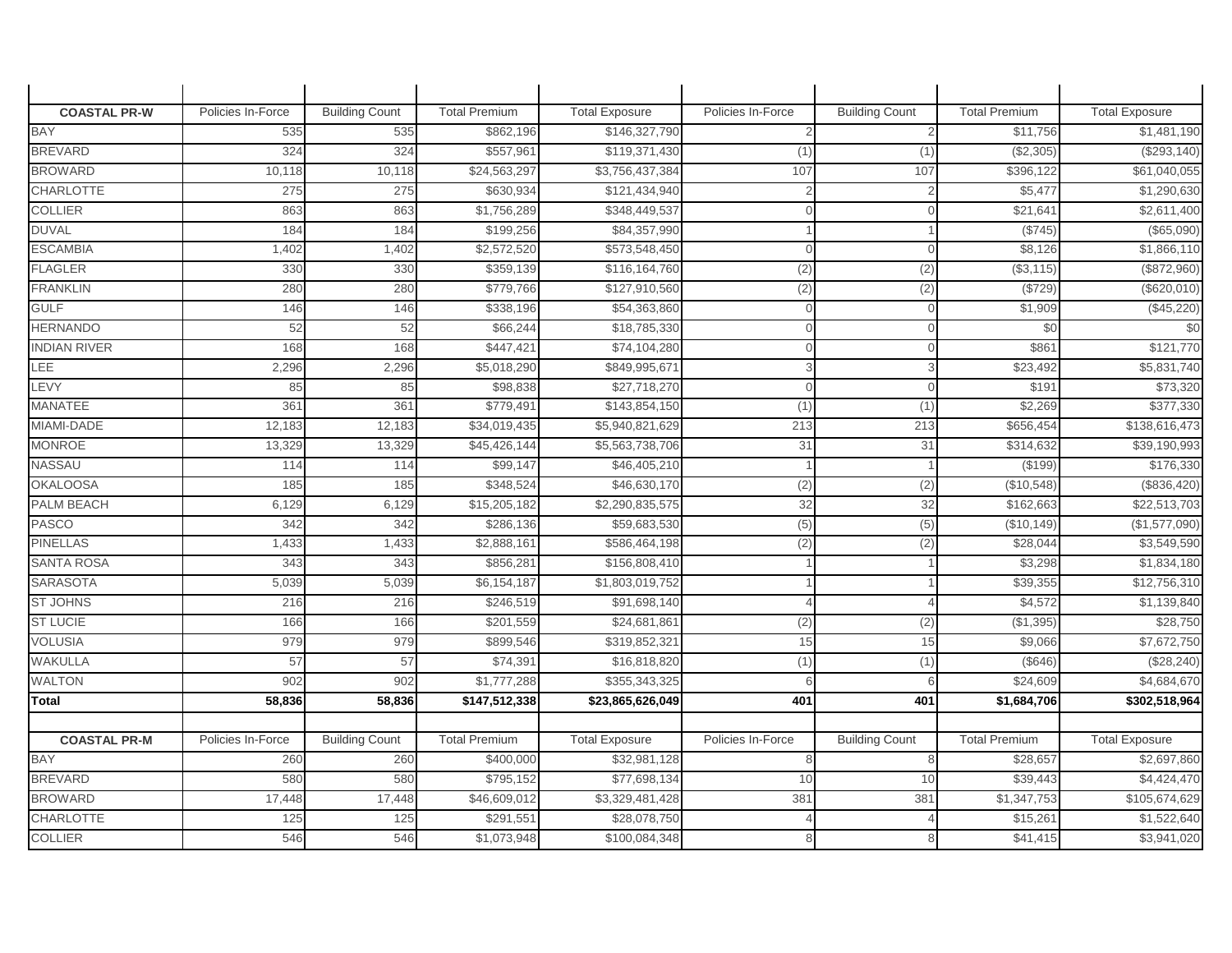| <b>DUVAL</b>        | 115               | 115                   | \$139,534            | \$25,283,350          | 6                 | 6                     | \$12,251             | \$1,983,010           |
|---------------------|-------------------|-----------------------|----------------------|-----------------------|-------------------|-----------------------|----------------------|-----------------------|
| <b>ESCAMBIA</b>     | 565               | 565                   | \$1,014,576          | \$126,736,710         | 20                | 20                    | \$74,050             | \$7,460,370           |
| <b>FLAGLER</b>      | 175               | 175                   | \$249,391            | \$31,779,859          |                   |                       | \$15,451             | \$1,635,875           |
| <b>FRANKLIN</b>     | 65                | 65                    | \$149,326            | \$10,978,710          |                   |                       | \$2,709              | \$201,130             |
| <b>GULF</b>         | 62                | 62                    | \$154,700            | \$10,182,500          |                   |                       | \$5,618              | \$285,270             |
| <b>HERNANDO</b>     | 457               | 457                   | \$956,685            | \$164,307,390         | (2)               | (2)                   | \$5,289              | \$1,441,920           |
| <b>INDIAN RIVER</b> | 125               | 125                   | \$250,773            | \$22,608,710          | (4)               | (4)                   | (\$4,169)            | (\$162, 170)          |
| <b>LEE</b>          | 1,498             | 1,498                 | \$2,818,551          | \$225,824,432         | 16                | 16                    | \$68,936             | \$10,350,630          |
| LEVY                | 39                | 39                    | \$86,859             | \$9,621,310           | (1)               | (1)                   | (\$92)               | \$35,420              |
| <b>MANATEE</b>      | 189               | 189                   | \$403,662            | \$38,723,490          | $\Omega$          | $\Omega$              | ( \$2,353)           | (\$386,450)           |
| MIAMI-DADE          | 25,985            | 25,985                | \$75,554,055         | \$5,590,331,080       | 586               | 586                   | \$1,800,573          | \$146,009,947         |
| <b>MONROE</b>       | 1,894             | 1,894                 | \$6,886,556          | \$659,691,160         | 38                | 38                    | \$175,755            | \$18,930,180          |
| NASSAU              | 24                | 24                    | \$51,203             | \$8,502,420           | (1)               | (1)                   | \$737                | (\$19,800)            |
| <b>OKALOOSA</b>     | 64                | 64                    | \$70,998             | \$4,938,230           | $\overline{2}$    |                       | \$310                | \$22,000              |
| PALM BEACH          | 13,179            | 13,179                | \$33,998,938         | \$2,744,528,655       | 359               | 359                   | \$1,204,539          | \$105,826,381         |
| <b>PASCO</b>        | 2,400             | 2,400                 | \$3,534,179          | \$491,782,865         | 26                | 26                    | \$40,425             | \$9,586,000           |
| <b>PINELLAS</b>     | 1,752             | 1,752                 | \$4,095,898          | \$424,153,232         | 23                | 23                    | \$74,623             | \$6,907,960           |
| <b>SANTA ROSA</b>   | 90                | 90                    | \$226,955            | \$24,651,177          | $\Delta$          |                       | \$9,892              | \$430,615             |
| <b>SARASOTA</b>     | 3,101             | 3,101                 | \$4,803,596          | \$610,683,658         | 39                | 39                    | \$120,327            | \$19,934,052          |
| <b>ST JOHNS</b>     | 102               | 102                   | \$154,615            | \$20,361,741          | $\overline{2}$    | $\mathfrak{D}$        | \$12,510             | \$1,619,060           |
| <b>ST LUCIE</b>     | 477               | 477                   | \$793,145            | \$42,804,613          | 11                | 11                    | \$22,326             | \$667,290             |
| <b>VOLUSIA</b>      | 1,684             | 1,684                 | \$2,070,674          | \$301,492,984         | 19                | 19                    | \$41,807             | \$8,897,911           |
| <b>WAKULLA</b>      | 18                | 18                    | \$34,568             | \$3,937,440           | $\Omega$          | $\Omega$              | \$0                  | \$0                   |
| <b>WALTON</b>       | 269               | 269                   | \$459,721            | \$42,030,548          |                   |                       | \$10,929             | \$1,955,050           |
| <b>Total</b>        | 73,288            | 73,288                | \$188,128,821        | \$15,204,260,052      | 1,561             | 1,561                 | \$5,164,972          | \$461,872,270         |
|                     |                   |                       |                      |                       |                   |                       |                      |                       |
| <b>COASTAL CR-W</b> | Policies In-Force | <b>Building Count</b> | <b>Total Premium</b> | <b>Total Exposure</b> | Policies In-Force | <b>Building Count</b> | <b>Total Premium</b> | <b>Total Exposure</b> |
| <b>BAY</b>          |                   | 6                     | \$37,969             | \$9,822,000           | $\Omega$          | $\Omega$              | \$0                  | \$0                   |
| <b>BREVARD</b>      | 14                | 36                    | \$114,527            | \$33,673,000          | (1)               | (3)                   | (\$23,142)           | (\$8,043,000)         |
| <b>BROWARD</b>      | 485               | 951                   | \$4,735,122          | \$800,690,580         | (5)               | (7)                   | \$7,419              | (\$812,500)           |
| <b>CHARLOTTE</b>    |                   |                       | \$36,631             | \$9,518,000           |                   | $\Omega$              | \$0                  | \$0                   |
| <b>COLLIER</b>      | 37                | 95                    | \$733,416            | \$193,208,200         | $\Omega$          | $\Omega$              | \$796                | \$117,000             |
| <b>DUVAL</b>        |                   |                       | \$18,010             | \$2,238,000           | $\Omega$          | $\Omega$              | \$0                  | \$0                   |
| <b>ESCAMBIA</b>     |                   |                       | \$61,987             | \$23,204,000          | $\Omega$          | $\Omega$              | \$0                  | \$0                   |
| <b>GULF</b>         | 3                 | 5                     | \$2,019              | \$455,000             | $\mathbf 0$       | $\Omega$              | \$0                  | $\frac{6}{3}$         |
| <b>INDIAN RIVER</b> | 11                | 26                    | \$142,246            | \$28,533,000          |                   |                       | \$365                | \$100,000             |
| LEE                 | 51                | 102                   | \$783,914            | \$208,749,600         |                   |                       | \$9,582              | \$3,166,000           |
| MANATEE             |                   | 15                    | \$194,912            | \$45,037,000          | $\Omega$          |                       | \$0                  | \$0                   |
| MIAMI-DADE          | 639               | 1,079                 | \$8,875,365          | \$1,518,430,153       |                   |                       | \$101,776            | \$20,875,000          |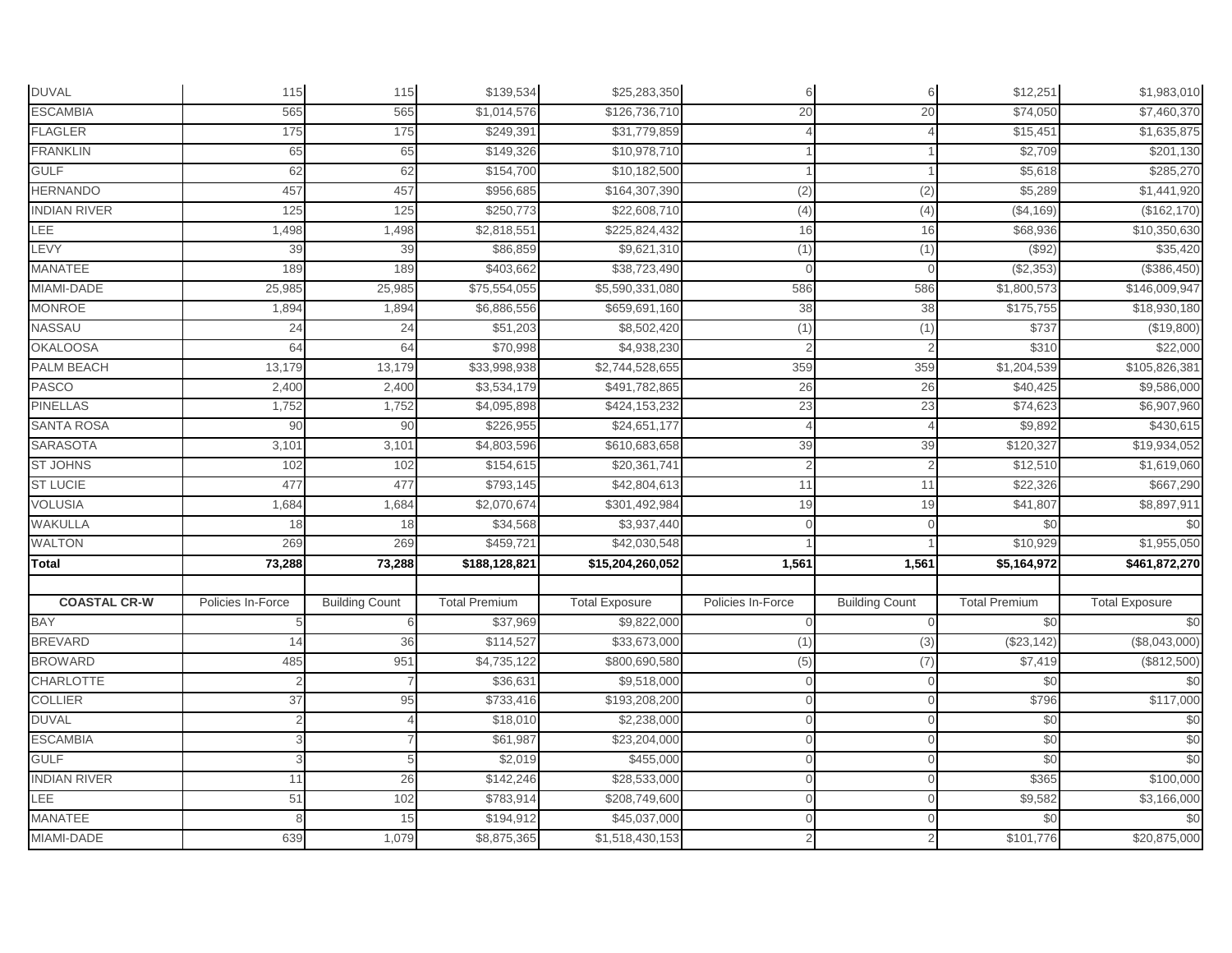| <b>MONROE</b>                     | 125               | 368                   | \$4,146,366          | \$511,736,785         | $\mathbf 0$       | 3                     | \$147,337            | \$26,548,000          |
|-----------------------------------|-------------------|-----------------------|----------------------|-----------------------|-------------------|-----------------------|----------------------|-----------------------|
| <b>NASSAU</b>                     |                   |                       | \$6,614              | \$422,000             | $\Omega$          | $\Omega$              | \$0                  | \$0                   |
| <b>OKALOOSA</b>                   |                   |                       | \$28,859             | \$2,057,000           | $\Omega$          | $\mathbf{0}$          | \$0                  | \$0                   |
| PALM BEACH                        | 330               | 957                   | \$4,455,639          | \$787,961,002         | $\Omega$          | 29                    | \$88,722             | \$10,825,000          |
| <b>PASCO</b>                      |                   |                       | \$686                | \$115,000             | $\Omega$          | $\Omega$              | \$0                  | \$0                   |
| <b>PINELLAS</b>                   | 50                | 79                    | \$692,344            | \$174,608,100         | $\cap$            | $\Omega$              | \$1,886              | \$555,000             |
| <b>SANTA ROSA</b>                 |                   | p                     | \$3,682              | \$505,000             | $\cap$            | $\Omega$              | \$0                  | \$0                   |
| <b>SARASOTA</b>                   | 31                | 163                   | \$650,940            | \$212,405,209         |                   | (5)                   | \$47,074             | \$1,928,000           |
| <b>ST JOHNS</b>                   |                   | 11                    | \$42,399             | \$3,843,900           |                   | $\Omega$              | \$0                  | \$0                   |
| <b>ST LUCIE</b>                   | 19                | 91                    | \$327,374            | \$52,570,250          |                   | $\Omega$              | $\overline{\$1,491}$ | \$136,000             |
| <b>VOLUSIA</b>                    |                   | 16                    | \$65,351             | \$33,182,000          | $\Omega$          | $\Omega$              | \$0                  | \$0                   |
| <b>WALTON</b>                     | 19                | 38                    | \$44,215             | \$8,106,000           | $\Omega$          | $\Omega$              | \$0                  | \$0                   |
| <b>Total</b>                      | 1,853             | 4,070                 | \$26,200,587         | \$4,661,070,779       | $\overline{(4)}$  | 19                    | \$383,306            | \$55,394,500          |
|                                   |                   |                       |                      |                       |                   |                       |                      |                       |
| <b>COASTAL CR-M</b>               | Policies In-Force | <b>Building Count</b> | <b>Total Premium</b> | <b>Total Exposure</b> | Policies In-Force | <b>Building Count</b> | <b>Total Premium</b> | <b>Total Exposure</b> |
| <b>BROWARD</b>                    | 31                | 48                    | \$674,736            | \$150,084,100         |                   | $\Omega$              | \$3,543              | \$755,900             |
| <b>COLLIER</b>                    |                   |                       | \$8,673              | \$960,800             | $\cap$            | $\Omega$              | \$507                | \$56,800              |
| <b>INDIAN RIVER</b>               |                   |                       | \$23,812             | \$8,417,500           | $\Omega$          | $\Omega$              | \$0                  | \$0                   |
| LEE                               |                   |                       | \$6,382              | \$2,908,800           |                   | $\Omega$              | \$0                  | \$0                   |
| MIAMI-DADE                        | 61                | 102                   | \$1,497,479          | \$319,351,283         |                   | $\Omega$              | \$4,938              | \$1,178,000           |
| <b>MONROE</b>                     | 6                 | 13                    | \$180,268            | \$25,357,800          | $\Omega$          | $\Omega$              | \$0                  | \$0                   |
| PALM BEACH                        | 18                | 122                   | \$413,101            | \$110,210,200         | $\cap$            | $\Omega$              | \$3,174<br>\$624     | \$2,821,900           |
| <b>PINELLAS</b>                   |                   | 5                     | \$24,557             | \$6,817,300           | $\Omega$          | 0                     |                      | \$156,500             |
| <b>SARASOTA</b><br><b>VOLUSIA</b> |                   | 14                    | \$102,924            | \$9,886,500           | $\mathbf{0}$      | $\Omega$              | \$0                  | \$0<br>\$0            |
|                                   |                   |                       | \$2,583              | \$1,141,100           | $\Omega$          | $\Omega$              | \$0                  |                       |
| Total                             | 127               | 310                   | \$2,934,515          | \$635,135,383         | $\mathbf{0}$      | 0                     | \$12,786             | \$4,969,100           |
| <b>COASTAL CNR-W</b>              | Policies In-Force | <b>Building Count</b> | <b>Total Premium</b> | <b>Total Exposure</b> | Policies In-Force | <b>Building Count</b> | <b>Total Premium</b> | <b>Total Exposure</b> |
| <b>BAY</b>                        | 41                | 49                    | \$198,474            | \$25,234,233          | $\Omega$          | $\Omega$              | \$639                | \$93,000              |
| <b>BREVARD</b>                    | 40                | 66                    | \$216,825            | \$23,200,000          |                   | $\Omega$              | \$75                 | \$14,000              |
| <b>BROWARD</b>                    | 450               | 557                   | \$2,960,696          | \$311,381,646         | (3)               | (3)                   | (\$34,922)           | (\$2,260,000)         |
| <b>CHARLOTTE</b>                  |                   | 30                    | \$127,840            | \$14,674,000          | $\Omega$          | $\Omega$              | \$266                | \$346,000             |
| <b>COLLIER</b>                    | 53                | 73                    | \$398,089            | \$44,164,664          |                   | $\Omega$              | \$11,549             | \$65,000              |
| <b>DUVAL</b>                      |                   | 3                     | \$3,798              | \$534,000             | $\Omega$          | $\Omega$              | \$0                  | \$0                   |
| <b>ESCAMBIA</b>                   | 130               | 173                   | \$529,138            | \$86,764,788          | (2)               | (2)                   | ( \$1,134)           | (\$59,000)            |
| <b>FLAGLER</b>                    |                   | 13                    | \$25,221             | \$3,583,000           |                   | $\Omega$              | \$0                  | \$0                   |
| <b>FRANKLIN</b>                   |                   |                       | \$5,379              | \$688,000             | $\cap$            | $\Omega$              | \$0                  | \$0                   |
| <b>GULF</b>                       |                   |                       | \$4,572              | \$881,000             | $\Omega$          | $\Omega$              | \$0                  | \$0                   |
| <b>HERNANDO</b>                   |                   |                       | \$3,988              | \$366,500             |                   | $\Omega$              | \$0                  | \$0                   |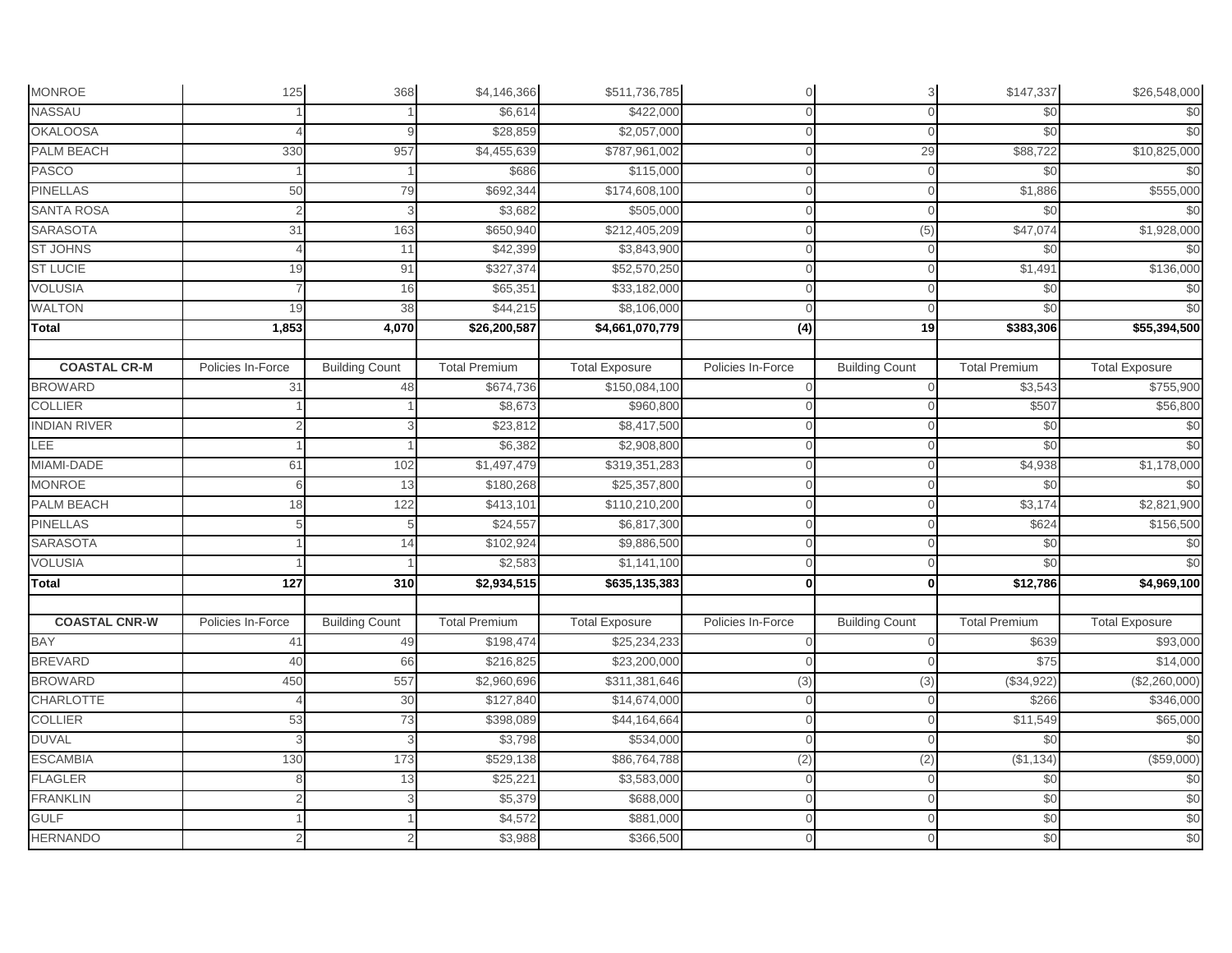| <b>INDIAN RIVER</b>  | 14                | 19                    | \$64,749             | \$5,274,595           | $\mathbf{0}$      | $\overline{O}$        | \$115                | \$8,000               |
|----------------------|-------------------|-----------------------|----------------------|-----------------------|-------------------|-----------------------|----------------------|-----------------------|
| LEE                  | 69                | 265                   | \$1,009,552          | \$109,448,359         |                   |                       | \$9,492              | \$1,373,173           |
| <b>MANATEE</b>       | 12                | 17                    | \$93,038             | \$9,848,000           |                   |                       | \$5,360              | \$414,000             |
| MIAMI-DADE           | 376               | 479                   | \$3,359,282          | \$292,199,873         |                   | $\Omega$              | \$18,381             | \$993,000             |
| <b>MONROE</b>        | 635               | 1,211                 | \$11,021,302         | \$615,074,234         | (2)               | (4)                   | \$13,709             | \$123,318             |
| <b>OKALOOSA</b>      |                   | 10                    | \$49,687             | \$4,836,000           | $\Omega$          | $\Omega$              | \$0                  | \$0                   |
| PALM BEACH           | 512               | 638                   | \$3,292,833          | \$338,328,040         | (5)               | (6)                   | (\$25,488)           | (\$3,703,000)         |
| <b>PASCO</b>         | 6                 | 6                     | \$11,798             | \$1,442,000           | $\Omega$          | $\Omega$              | \$0                  | \$0                   |
| <b>PINELLAS</b>      | 27                | 55                    | \$182,037            | \$26,293,600          |                   | $\cap$                | \$1,277              | \$186,000             |
| <b>SANTA ROSA</b>    | 15                | 16                    | \$47,620             | \$6,222,600           | $\cap$            | $\Omega$              | \$0                  | \$0                   |
| <b>SARASOTA</b>      | 56                | 86                    | \$294,763            | \$43,575,505          |                   |                       | \$3,925              | \$607,000             |
| <b>ST LUCIE</b>      |                   |                       | \$4,026              | \$350,000             | $\Omega$          | $\Omega$              | \$0                  | \$0                   |
| <b>VOLUSIA</b>       | 28                | 35                    | \$69,977             | \$16,743,395          | $\Omega$          | $\Omega$              | \$634                | \$111,000             |
| <b>WALTON</b>        | 13                | 17                    | \$54,173             | \$9,722,000           | (1)               | (2)                   | (\$5,107)            | (\$1,070,000)         |
| <b>Total</b>         | 2,507             | 3,825                 | \$24,028,857         | \$1,990,830,032       | $\overline{(9)}$  | (14)                  | (\$1,229)            | (\$2,758,509)         |
|                      |                   |                       |                      |                       |                   |                       |                      |                       |
| <b>COASTAL CNR-M</b> | Policies In-Force | <b>Building Count</b> | <b>Total Premium</b> | <b>Total Exposure</b> | Policies In-Force | <b>Building Count</b> | <b>Total Premium</b> | <b>Total Exposure</b> |
| <b>BREVARD</b>       |                   |                       | \$21,269             | \$4,779,800           | $\Omega$          | $\Omega$              | \$13                 | \$2,400               |
| <b>BROWARD</b>       |                   | 5                     | \$12,325             | \$1,265,000           |                   | $\Omega$              | \$0                  | \$0                   |
| <b>ESCAMBIA</b>      |                   |                       | \$3,222              | \$384,000             |                   | $\Omega$              | \$754                | \$99,900              |
| LEVY                 |                   |                       | \$22,064             | \$2,043,100           | $\Omega$          | $\Omega$              | \$994                | \$118,000             |
| MIAMI-DADE           |                   |                       | \$33,267             | \$4,635,200           |                   | $\Omega$              | \$0                  | \$0                   |
| <b>MONROE</b>        |                   |                       | \$32,045             | \$2,256,000           | $\Omega$          | $\Omega$              | \$0                  | \$0                   |
| PALM BEACH           |                   |                       | \$28,138             | \$2,559,600           | $\mathbf{0}$      | $\Omega$              | \$0                  | \$0                   |
| <b>PINELLAS</b>      |                   | 6                     | \$16,297             | \$1,476,000           | $\Omega$          | $\Omega$              | \$0                  | \$0                   |
| <b>SANTA ROSA</b>    |                   |                       | \$1,392              | \$152,400             |                   | $\Omega$              | \$0                  | \$0                   |
| <b>ST LUCIE</b>      |                   |                       | \$2,253              | \$400,000             | $\Omega$          | $\cap$                | \$0                  | \$0                   |
| Total                | 25                | 40                    | \$172,272            | \$19,951,100          | $\mathbf{0}$      | $\mathbf{0}$          | \$1,761              | \$220,300             |
|                      |                   |                       |                      |                       |                   |                       |                      |                       |
| <b>CLA CR-M</b>      | Policies In-Force | <b>Building Count</b> | <b>Total Premium</b> | <b>Total Exposure</b> | Policies In-Force | <b>Building Count</b> | <b>Total Premium</b> | <b>Total Exposure</b> |
| <b>ALACHUA</b>       |                   |                       | \$10,554             | \$2,257,100           | $\Omega$          | $\overline{0}$        | \$0                  | \$0                   |
| BAY                  |                   |                       | \$9,126              | \$884,200             |                   | U                     | \$0                  | \$0                   |
| <b>BREVARD</b>       | 13                | 48                    | \$170,495            | \$86,784,500          |                   | $\Omega$              | \$0                  | \$0                   |
| <b>BROWARD</b>       | 38                | 194                   | \$1,095,134          | \$330,532,500         | $\cap$            | $\Omega$              | \$9,032              | \$1,145,100           |
| <b>CHARLOTTE</b>     |                   | 9                     | \$55,176             | \$12,421,800          | $\Omega$          | $\Omega$              | \$0                  | \$0                   |
| <b>COLLIER</b>       | 17                | 76                    | \$450,430            | \$117,499,400         | $\Omega$          | $\Omega$              | \$896                | \$523,300             |
| <b>DUVAL</b>         |                   |                       | \$13,990             | \$9,689,000           | $\Omega$          | $\Omega$              | \$0                  | \$0                   |
| <b>ESCAMBIA</b>      |                   |                       | \$27,643             | \$1,989,700           | $\cap$            | $\Omega$              | \$0                  | \$0                   |
| <b>HERNANDO</b>      |                   |                       | \$58,580             | \$7,059,700           |                   | $\Omega$              | \$0                  | \$0                   |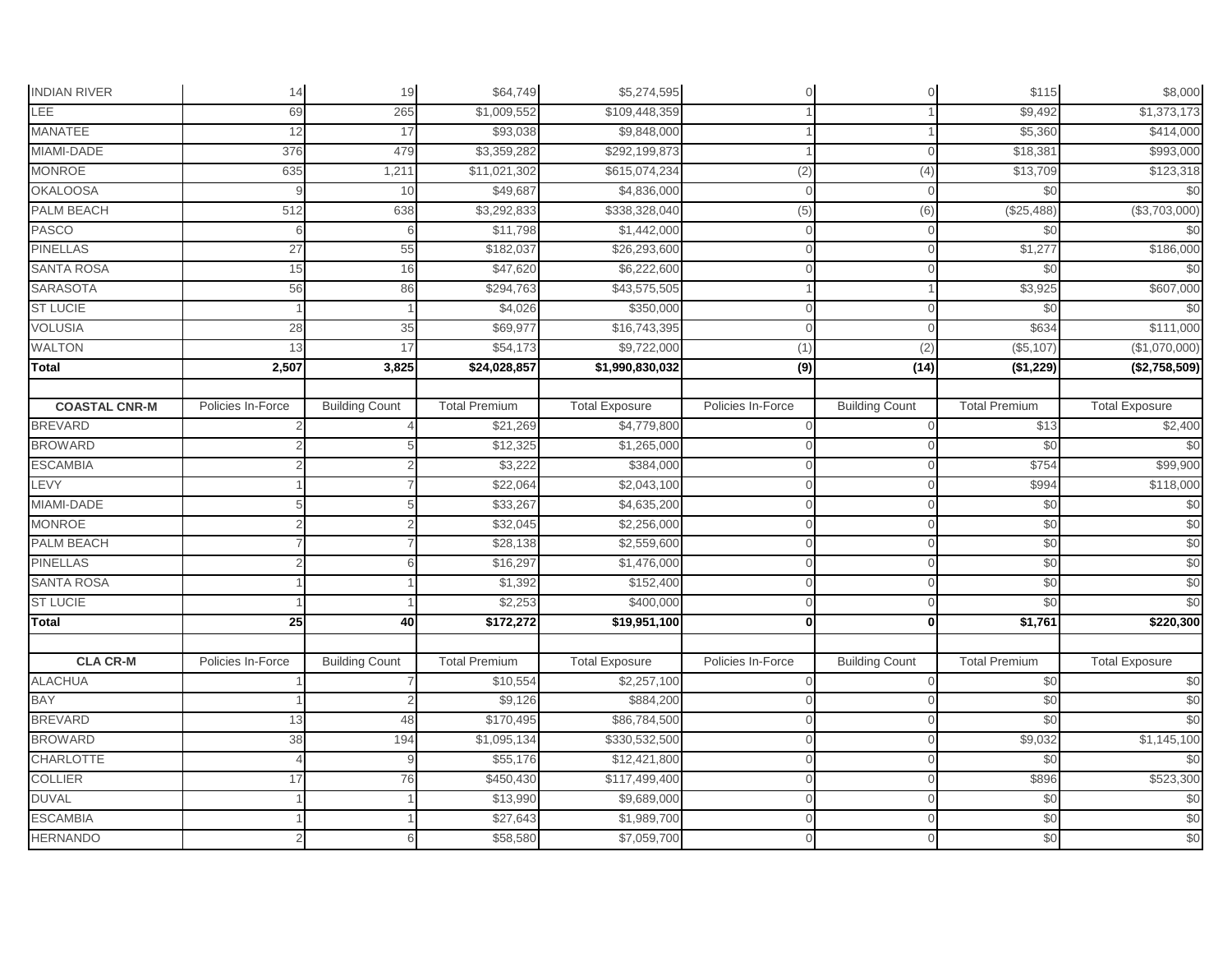| <b>HILLSBOROUGH</b>                  | 10                | 92                    | \$546,450             | \$95,959,500          | $\mathbf 0$       | $\overline{O}$        | (\$2)                | \$4,300               |
|--------------------------------------|-------------------|-----------------------|-----------------------|-----------------------|-------------------|-----------------------|----------------------|-----------------------|
| <b>INDIAN RIVER</b>                  |                   | 10                    | \$52,440              | \$12,986,100          | $\Omega$          | $\Omega$              | \$0                  | \$0                   |
| <b>LEE</b>                           |                   | 28                    | \$57,872              | \$23,246,000          | $\cap$            | $\Omega$              | \$0                  | \$0                   |
| LEON                                 |                   |                       | \$8,889               | \$4,586,500           |                   | $\Omega$              | \$0                  | \$0                   |
| <b>MANATEE</b>                       |                   | 8                     | \$26,518              | \$3,242,000           | $\cap$            | $\Omega$              | \$56'                | \$101,500             |
| <b>MARION</b>                        |                   |                       | \$240                 | \$44,900              | $\cap$            | $\Omega$              | \$0                  | \$0                   |
| <b>MARTIN</b>                        | 10                | 137                   | \$348,178             | \$103,755,910         | $\Omega$          | $\overline{0}$        | \$319                | \$99,100              |
| MIAMI-DADE                           | 340               | 824                   | \$5,575,352           | \$1,326,656,400       |                   |                       | \$22,118             | \$6,984,300           |
| NASSAU                               |                   | 8                     | \$38,325              | \$3,999,300           |                   | $\Omega$              | \$0                  | \$0                   |
| <b>OKALOOSA</b>                      |                   | 17                    | \$88,265              | \$20,330,000          | $\Omega$          | $\Omega$              | \$3,119              | \$992,300             |
| ORANGE                               |                   | 53                    | \$200,356             | \$36,125,600          | $\Omega$          | $\Omega$              | \$0                  | \$0                   |
| <b>OSCEOLA</b>                       |                   | 17                    | \$39,718              | \$23,517,000          | $\Omega$          | $\Omega$              | \$0                  | \$0                   |
| PALM BEACH                           | 34                | 561                   | \$1,342,594           | \$410,378,600         | (1)               | (1)                   | (\$7,587)            | (\$986,200)           |
| <b>PASCO</b>                         | 8                 | 326                   | \$558,335             | \$74,679,700          | $\Omega$          | $\mathbf{0}$          | \$0                  | \$0                   |
| <b>PINELLAS</b>                      | 66                | 324                   | \$1,793,787           | \$501,596,000         | $\cap$            | $\Omega$              | \$24,243             | \$8,765,900           |
| <b>SARASOTA</b>                      |                   | 13                    | \$37,023              | \$3,452,000           |                   | $\Omega$              | \$0                  | \$0                   |
| <b>ST LUCIE</b>                      |                   | 19                    | \$72,133              | \$18,688,100          | $\cap$            | $\Omega$              | \$0                  | \$0                   |
| <b>VOLUSIA</b>                       |                   |                       | \$26,253              | \$6,213,400           | $\Omega$          | $\Omega$              | \$238                | \$25,400              |
| <b>Total</b>                         | 582               | 2,794                 | \$12,703,856          | \$3,238,574,910       | $\mathbf{0}$      | 0                     | 552,937              | \$17,655,000          |
|                                      |                   |                       |                       |                       |                   |                       |                      |                       |
|                                      |                   |                       |                       |                       |                   |                       |                      |                       |
| <b>CLA CNR-M</b>                     | Policies In-Force | <b>Building Count</b> | <b>Total Premium</b>  | <b>Total Exposure</b> | Policies In-Force | <b>Building Count</b> | <b>Total Premium</b> | <b>Total Exposure</b> |
| <b>BAY</b>                           |                   | 10                    | \$41,300              | \$6,907,400           |                   |                       | \$15,500             | \$2,725,000           |
| <b>BREVARD</b>                       | 11                | 23                    | \$83,649              | \$14,874,500          | $\mathbf{0}$      | $\overline{O}$        | \$0                  | \$0                   |
| <b>BROWARD</b>                       | 6                 | 6                     | \$66,881              | \$10,480,600          | (1)               | (1)                   | (\$7,389)            | (\$558,000)           |
| <b>COLLIER</b>                       |                   | 6                     | \$33,163              | \$4,340,700           | $\Omega$          | $\mathbf{0}$          | \$0                  | \$0                   |
| <b>ESCAMBIA</b>                      |                   | 13                    | \$51,767              | \$8,395,900           |                   | $\Omega$              | \$0                  | \$0                   |
| <b>GULF</b>                          |                   |                       | \$5,107               | \$473,000             | $\Omega$          | $\Omega$              | \$691                | \$62,000              |
|                                      |                   |                       | \$3,418               | \$561,000             | $\Omega$          | $\Omega$              | \$0                  | \$0                   |
| LAKE                                 |                   | 3                     | \$9,062               | \$2,242,700           | $\cap$            | $\mathbf{O}$          | \$0                  | \$0                   |
| LEE                                  |                   | $\mathsf{Q}$          | \$42,817              | \$10,262,400          | $\cap$            | $\Omega$              | \$755                | \$254,400             |
| <b>MANATEE</b>                       |                   | 5                     | \$19,287              | \$1,927,100           |                   | $\overline{0}$        | \$0                  | \$0                   |
| <b>MARTIN</b>                        |                   |                       | \$24,229              | \$1,627,600           |                   | $\mathbf{O}$          | \$0                  | \$0                   |
| MIAMI-DADE                           | 11                | 13                    | \$136,524             | \$16,644,100          |                   | $\Omega$              | \$181                | \$9,100               |
| <b>HILLSBOROUGH</b><br>NASSAU        |                   | $\overline{2}$        | \$12,646              | \$939,000             | $\Omega$          | $\Omega$              | \$0                  |                       |
| <b>OKALOOSA</b>                      | 15                | 17                    | \$56,657              | \$7,988,500           | $\Omega$          | $\Omega$              | \$0                  | \$0<br>\$0            |
| ORANGE                               |                   |                       | \$4,574               | \$603,500             | $\Omega$          | $\Omega$              | \$0                  | \$0                   |
| PALM BEACH                           |                   |                       | \$26,384              | \$2,459,200           | $\Omega$          | $\Omega$              | \$226                | \$30,400              |
| <b>PINELLAS</b><br><b>SANTA ROSA</b> | 39                | 50                    | \$162,969<br>\$55,538 | \$32,223,900          | $\Omega$          | $\Omega$              | \$278                | \$66,300<br>\$440,000 |